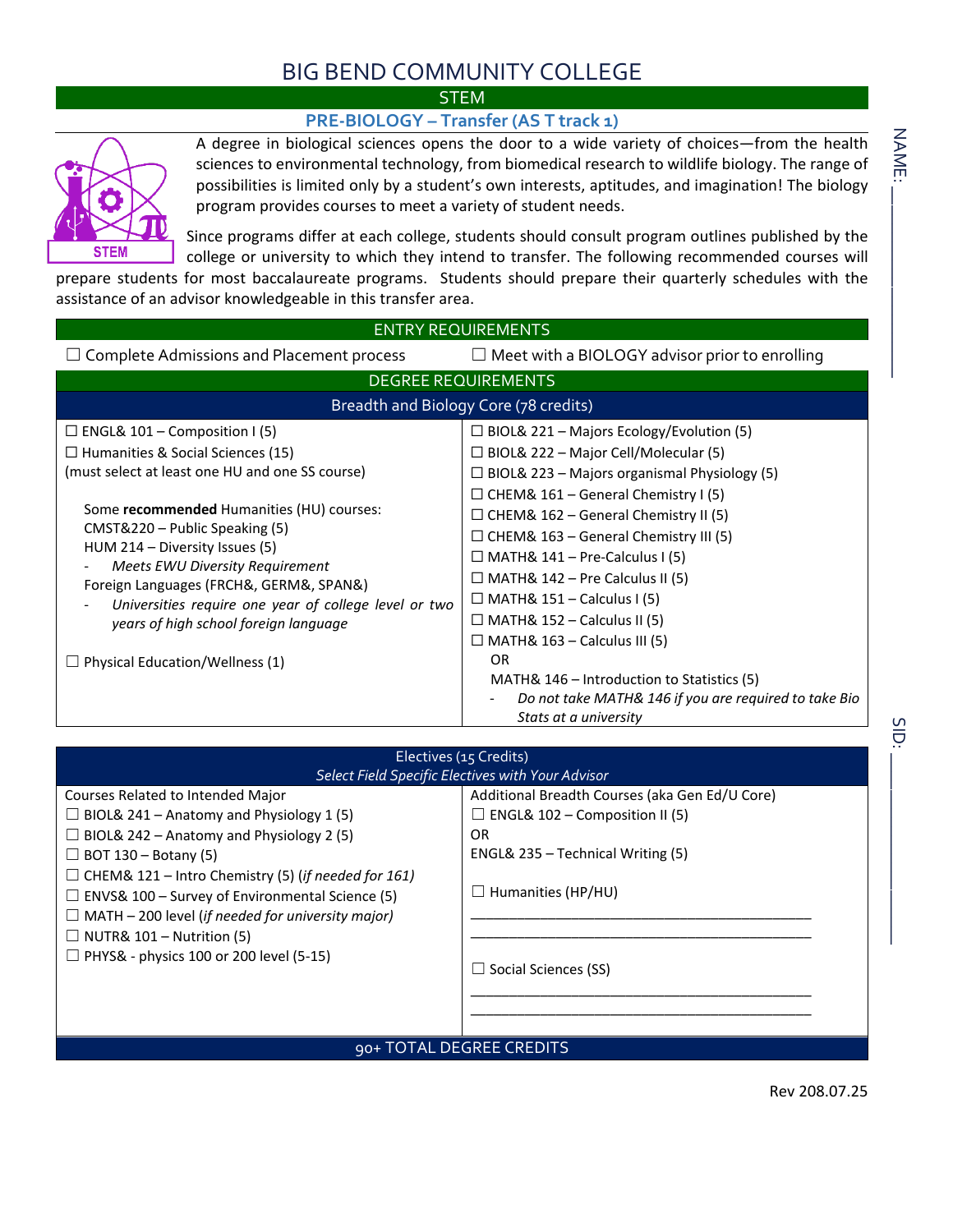## BIOLOGY PREREQUISITE FLOW CHART

Start by talking with your assigned advisor to determine which courses to take first based on your placement scores.

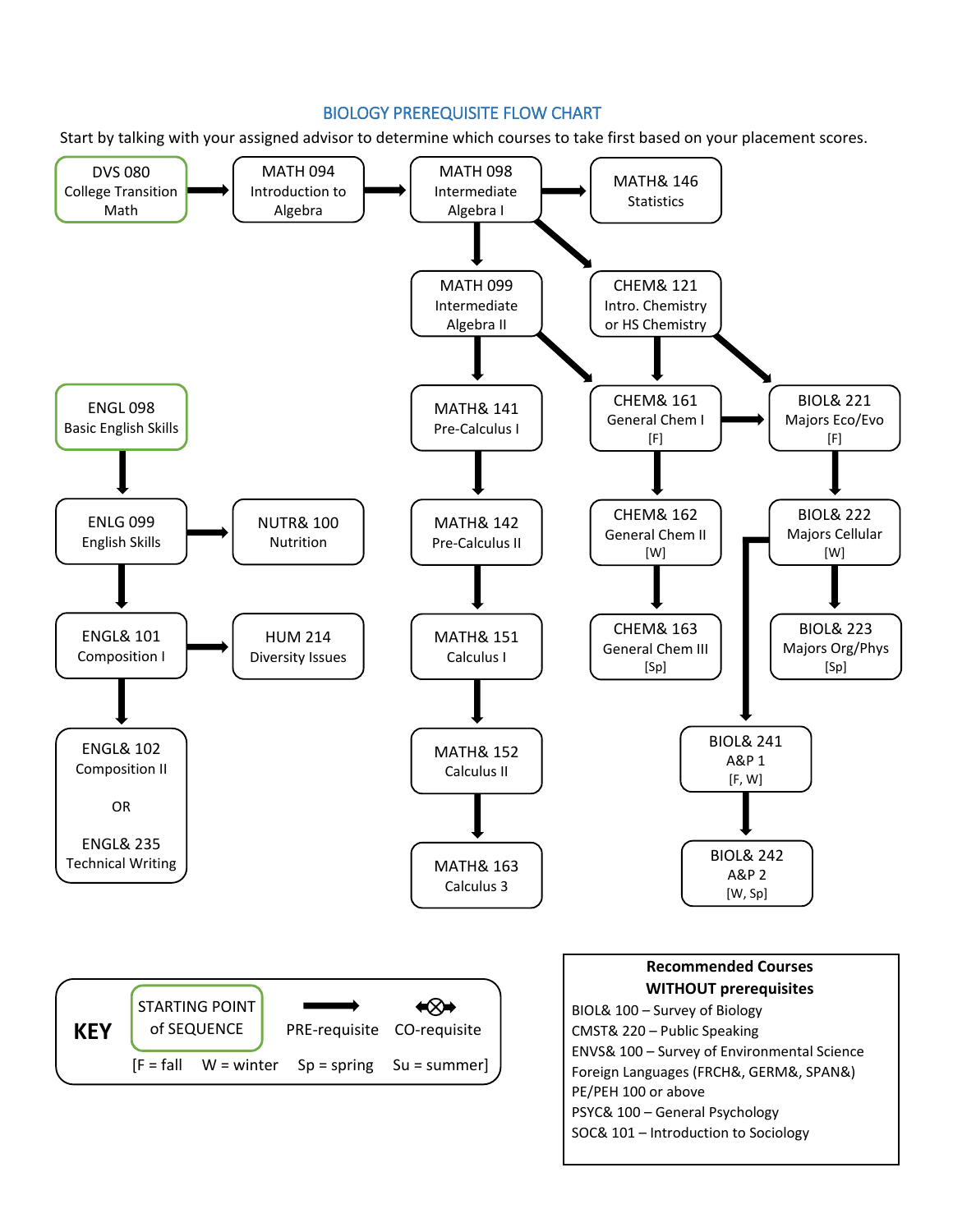| STARTING WITH PLACEMENT AT<br>BELOW PRE-CALCULUS WITH NO PREVIOUS BIOLOGY OR CHEMISTRY<br><b>QUARTERLY PROGRAM PLAN (YEAR ONE)</b> |                                                 |                                      |  |  |  |  |  |  |
|------------------------------------------------------------------------------------------------------------------------------------|-------------------------------------------------|--------------------------------------|--|--|--|--|--|--|
| FALL (15 credits)                                                                                                                  | WINTER (15 credits)                             | SPRING (15 credits)                  |  |  |  |  |  |  |
| BIOL& 100 (5)                                                                                                                      | Advisor Approved HU/SS (5)                      | Advisor Approved HU/SS (5)           |  |  |  |  |  |  |
| ENGL 098/099 (5)                                                                                                                   | CHEM& 121 (5)<br>ENGL& 235 (5) or other advisor |                                      |  |  |  |  |  |  |
| MATH 099 (5)                                                                                                                       | MATH& 141 (5)                                   | approved elective                    |  |  |  |  |  |  |
|                                                                                                                                    |                                                 | MATH& 142 (5)                        |  |  |  |  |  |  |
| QUARTERLY PROGRAM PLAN (YEAR TWO)                                                                                                  |                                                 |                                      |  |  |  |  |  |  |
| FALL (11-13 credits)                                                                                                               | WINTER (15 credits)                             | SPRING (10-15 credits)               |  |  |  |  |  |  |
| BIOL& 221 (5)                                                                                                                      | BIOL& 222 (5)                                   | BIOL& 223 (5)                        |  |  |  |  |  |  |
| CHEM& 161 (5)                                                                                                                      | CHEM& 162 (5)                                   | CHEM& 163 (5)                        |  |  |  |  |  |  |
| PEH (1-3)                                                                                                                          | Advisor Approved HU/SS (5)                      | Additional HU/SS toward DTA or       |  |  |  |  |  |  |
|                                                                                                                                    |                                                 | other advisor approved elective      |  |  |  |  |  |  |
| EXAMPLE QUARTERLY PROGRAM PLAN (YEAR THREE)                                                                                        |                                                 |                                      |  |  |  |  |  |  |
| FALL (10-15 credits)                                                                                                               | WINTER (10-15 credits)                          | SPRING (10-15 credits)               |  |  |  |  |  |  |
| MATH& 151 (5)                                                                                                                      | MATH& 152 (5)                                   | MATH& 163 or 146 (5)                 |  |  |  |  |  |  |
| ENGL& 101 (5)                                                                                                                      | Additional HU/SS toward DTA or                  | Additional HU/SS toward DTA or other |  |  |  |  |  |  |
| Additional HU/SS toward DTA or                                                                                                     | other advisor approved elective                 | advisor approved elective            |  |  |  |  |  |  |
| other advisor approved elective                                                                                                    |                                                 |                                      |  |  |  |  |  |  |

| STARTING WITH PLACEMENT OF<br><b>PRE-CALCULUS WITH PREVIOUS BIOLOGY &amp; CHEMISTRY</b><br><b>QUARTERLY PROGRAM PLAN (YEAR ONE)</b> |                                                                                       |                            |                                                                                                     |  |                                         |  |  |  |
|-------------------------------------------------------------------------------------------------------------------------------------|---------------------------------------------------------------------------------------|----------------------------|-----------------------------------------------------------------------------------------------------|--|-----------------------------------------|--|--|--|
| FALL (15 credits)                                                                                                                   |                                                                                       | <b>WINTER (15 credits)</b> | SPRING (16-18 credits)                                                                              |  | SUMMER (5-10 credits)                   |  |  |  |
| CHEM& 161 (5)<br>ENGL& 101 (5)<br>MATH& 141 (5)                                                                                     | CHEM& 162 (5)<br>ENGL& 235 (5) or other<br>advisor approved elective<br>MATH& 142 (5) |                            | CHEM& 163 (5)<br>MATH& 146 (5) (if needed)<br>Approved HU/SS (5)<br>PEH (1-3)                       |  | As needed for degree core<br>or breadth |  |  |  |
| QUARTERLY PROGRAM PLAN (YEAR TWO)                                                                                                   |                                                                                       |                            |                                                                                                     |  |                                         |  |  |  |
| FALL (15 credits)                                                                                                                   |                                                                                       |                            | WINTER (15 credits)                                                                                 |  | SPRING (15 credits)                     |  |  |  |
| BIOL& 221 (5)<br>MATH& 151 (5)<br>Advisor Approved HU/SS (5)                                                                        | BIOL& 222 (5)<br>MATH& 152 (5)<br>Approved HU/SS (5)                                  |                            | BIOL& 223 (5)<br>MATH& 163 (5)<br>Additional HU/SS toward DTA or<br>other advisor approved elective |  |                                         |  |  |  |

ADVISING FALL WINTER SPRING ☐ Fill out FAFSA or WAFSA for next year  $\Box$  Meet with your advisor Last fall @ BBCC  $\Box$  Begin university admissions process  $\Box$  Research outside scholarships ☐ Identify letters of recommendation  $\Box$  Assess program plan with advisor  $\Box$  BBCC Foundation scholarship app Last winter @ BBCC  $\Box$  Submit admissions app by Jan 15  $\Box$  Complete university scholarship apps  $\Box$  Apply for BBCC graduation  $\Box$  Assess program plan with advisor ☐ Research summer employment Last spring @ BBCC  $\Box$  Submit final transcripts to universities  $\Box$  Confirm with a university

\_\_\_\_\_\_\_\_\_\_\_\_\_\_\_\_\_\_\_\_\_

NAME: \_\_\_\_\_\_\_\_\_\_\_\_\_\_\_\_\_\_\_\_\_

NAME: